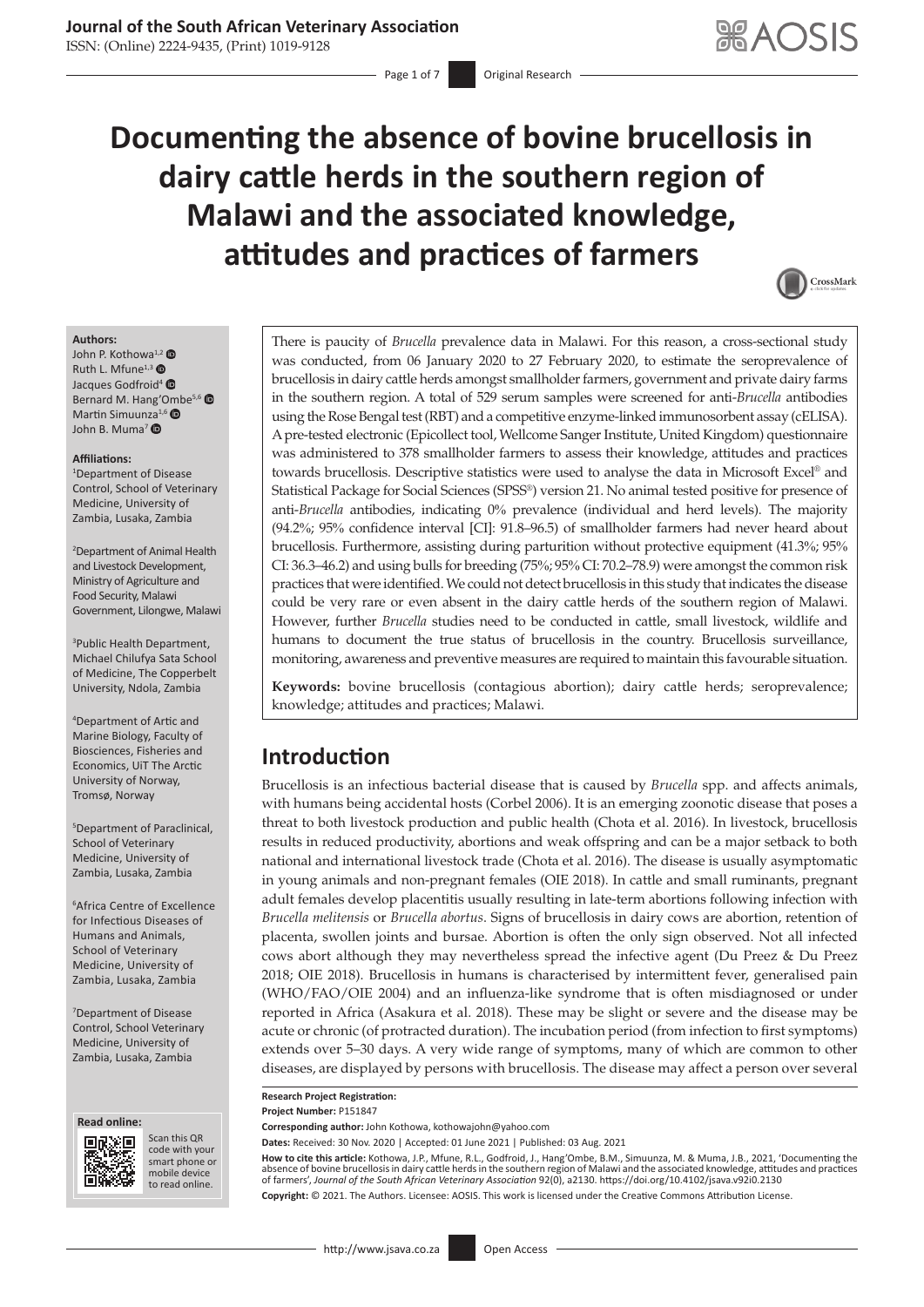years. Medical consultation and early treatment are recommended (Du Preez & Du Preez 2018). It is debilitating and requires prolonged treatment, with a combination of antibiotics (Kunda et al. 2010).

Brucellosis has a worldwide distribution, but it is well controlled in most high income countries (Ducrotoy et al. 2015; Hadush & Pal 2013). The epidemiology of human brucellosis has drastically changed over the past decade because of sanitary, socioeconomic and political reasons, together with the evolution of international travel (Pappas et al. 2006). The geographical distribution of brucellosis is constantly changing, with new foci emerging or re-emerging (Kiros, Asgedom & Reta 2016). The epidemiology of brucellosis in livestock, particularly in sub-Saharan Africa, is not well understood and the information is often missing, inadequate or biased (Kiro et al. 2016). According to Musallam et al. (2019), *Brucella* spp. circulates amongst dairy cattle supplying milk to urban consumers in West and Central Africa, posing a serious public health concern (Table 1).

In Uganda, Makita et al. (2011) reported the adjusted herd (6.5%) and individual (5.0%) seroprevalences in urban and periurban areas of Kampala, whilst others reported seroprevalences of 1.2% (Nguna et al. 2019) and 21.5% (Kashiwazaki et al. 2012). In Kenya, a recent study by Kairu-Wanyoike et al. (2019) found a seroprevalence of 3.47% in Garissa and Tana River counties in northeast Kenya, whilst a similar study in Democratic Republic of the Congo (DRC) found an individual seroprevalence of 27.3% (Patrick et al. 2018). In Rwanda, Ndaziguraye et al. (2018) found high individual seroprevalences that ranged from 0.0% to 28.6% in different regions.

There are limited accurate data available on the prevalence of bovine brucellosis in southern Africa, as most reports are based on non-representative laboratory results. In South Africa, the absence of brucellosis in cattle, goats and dogs in the Mnisi community, bordering wildlife reserves with multiple wildlife species infected with brucellosis in the east of the country, has been recently documented in a setting with vaccination, fencing and movement control (Simpson et al. 2017); although a recent study in cattle slaughtered at the Gauteng province abattoirs, in the centre

**TABLE 1:** Brucellosis prevalences in peri-urban dairy herds in Western and Central African countries.

| <b>Countries</b>    | Location    | Prevalences (%) | 95% (CI)      |
|---------------------|-------------|-----------------|---------------|
| Togo                | Lome        | 62.0            | $55.0 - 69.0$ |
| Mali                | Bamako      | 32.5            | $28.0 - 37.0$ |
| Burundi             | Bujumbura   | 14.7            | $9.4 - 20.8$  |
| Cameroon            | Bameda      | 12.6            | $7.6 - 21.9$  |
| <b>Burkina Faso</b> | Ouagadougou | 3.0             | $1.0 - 9.1$   |
| Cameroon            | Ngaoundere  | 2.3             | $1.0 - 7.0$   |
| Senegal             | Thies       | 1.3             | $0.1 - 5.3$   |
| Niger               | Niemey      | 1.2             | $0.08 - 5.3$  |
| Senegal             | Dakar       | 0.2             | $0.01 - 1.7$  |
| Senegal             | Niakhar     | ${}_{0.04}$     | 0.0           |

*Source*: Musallam, I.I., Ndour, A.P., Yempabou, D., Ngong, C.C., Dzousse, M.F., Mouiche-Mouliom. M.M. et al., 2019, 'Brucellosis in dairy herds: A public health concern in the n supply chains of West and Central Africa', *Acta Tropica* 197, 105042. [https://doi.](https://doi.org/10.1016/j.actatropica.2019.105042) [org/10.1016/j.actatropica.2019.105042](https://doi.org/10.1016/j.actatropica.2019.105042) CI, confidence interval.

of South Africa, reported a 5.5% seroprevalence (Kolo et al. 2019). In the Nabibe province of Angola, the seroprevalence of brucellosis in animals and herds was found to be 14.96% and 40.10%, respectively (Mufinda, Boinas & Nunes 2017) whilst in Zambia, the individual prevalences of 7.9%, 14.3% and 18.7% (Chimana et al. 2014), 8.7% and 19% (Muma et al. 2006) were reported. A recent study in selected districts of Zambia by Mfune et al. (2021) reported individual and herd prevalences in ranges of  $0.0\% - 7.3\%$  and  $0.0\% - 21.1\%$ , respectively. In Zimbabwe, seroprevalences of 9.9% and 5.6% were found (Gomo et al. 2012; Matope et al. 2011), whilst Mozambique reported a 9.7% seroprevalence in wildlife-livestock interface areas (Tanner et al. 2014). In Namibia, an overall prevalence of 0.01% and the true prevalence of 0% were found in dairy farms between 2011 and 2014 (Madzingira & Sezuni 2017).

In Malawi, brucellosis is considered to be non-endemic and no human cases have been documented (Pappas et al. 2006). In 1986, a study by Bedard found a seroprevalence of 0.3% in cattle in Malawi (Bedard, Martin & Chinombo 1993), whilst a recent study by Tebug et al. (2014) in the Northern region of Malawi found a seroprevalence of 7.7% in dairy cattle. Importantly, the brucellosis prevalence is not well known in the southern region of Malawi, especially the Blantyre Agricultural Development Division (BLADD), which has the largest dairy herd population in the country. There is no wildlife-livestock interaction in the study area (Mulanje, Blantyre, Thyolo and Chiradzulo: BLADD) and moreover, the animals are on a cut-and-carry management system. Furthermore, although dairy farmers appear to be knowledgeable about tuberculosis as a zoonotic disease, little is known about brucellosis and farmers still practice high-risk behaviours (Tebug et al. 2014). It is against this background of inadequate research and surveillance data that this study was conducted in the southern region of Malawi to estimate the seroprevalence of brucellosis in the dairy herds and assess the associated knowledge, attitudes and practices amongst the farmers.

# **Materials and methods Study area**

The study was conducted in the southern region of Malawi in BLADD. The area shares borders with Mozambique and comprises seven districts, namely Mulanje (15.9974° S, 35.32466° E), Thyolo (16.0457° S, 35.28806° E), Chiradzulo (15.8196° S, 35.21621° E), Blantyre (15.8642° S, 35.0488° E), Mwanza, Neno (15.3533° S, 34.79627° E) and Phalombe (Figure 1). Five out of the seven districts were selected randomly using an Emergency Nutrition Assessment (ENA) for SMART 2011 (Erhardt et al. 2015). Two districts with a small population size of less than 0.5% were excluded. The selected five districts had 99.5% of the total animal population in the study area. The first four districts (Mulanje, Thyolo, Chiradzulo and Blantyre), constitute the BLADD milk producing area, which had 70.0% of the total dairy herds and the highest milk production in Malawi. Many dairy animals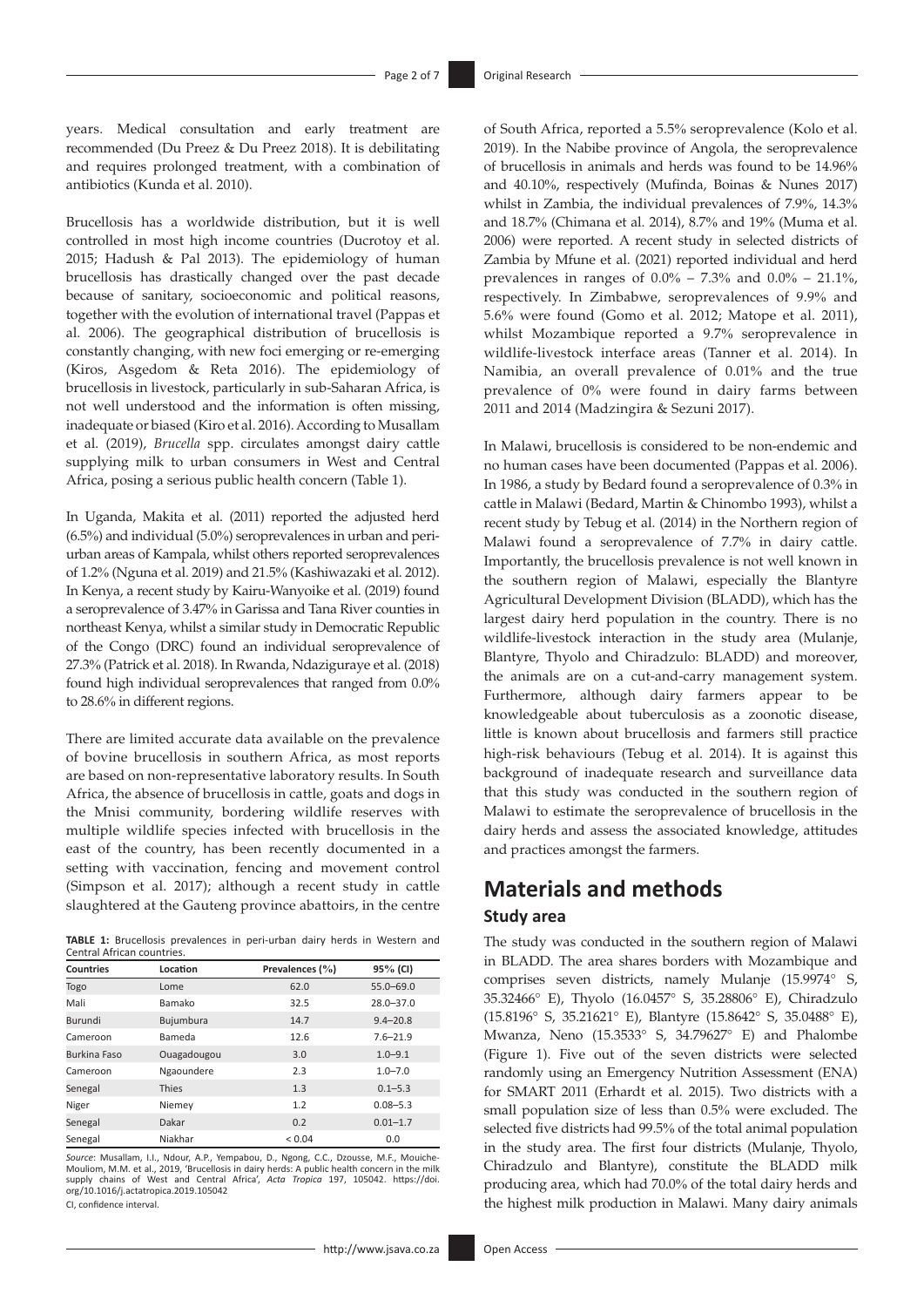

*Source*: Blantyre Agricultural Development Division (BLADD) in the Ministry of Agriculture. BLADD, Blantyre Agricultural Development Division.

**FIGURE 1:** Map of the study area (Blantyre Agricultural Development Division in the southern region of Malawi).

were kept by smallholder farmers using zero grazing with cut-and-carry management systems of feeding. Private and government dairy farms practiced cut-and-carry and paddock grazing, respectively. The total population of the dairy herds in this study area was 73 272 dairy animals, out of which 10 461 and 62 781 were pure breeds and crossbreeds, respectively (Apes 2018/2019). Holstein, Friesians, Jersey and Malawi zebu crosses from these pure breeds are kept in this area.

#### **Sample size determination and sampling strategy**

All milk bulking groups (MBGs) were identified as target populations and households were selected randomly to determine the number of farmers in each MBG from each district. All dairy cattle herds were included in this study. Farmers who were inaccessible (less than 10%) because of geographical terrain, flooding and rainy season were replaced by the ones who could be reached within the MBGs. Milk bulking groups or farms were taken as herds, which consisted of homogenous basic sample units. Additional samples were purposively collected from private farms, bulls from the Shire Highland Milk Producers' Association (SHIMPA) farm and active breeding bulls from the nearest households. The assumptions in the sample calculation were sensitivity (0.9), specificity (0.99), desired precision (0.05), significance level (95%) and assumed prevalence was 7.7% (Tebug et al. 2014). The EpiTools epidemiological calculators ([http://epitools.](http://epitools.ausvet.com.au/) [ausvet.com.au/\)](http://epitools.ausvet.com.au/) was used to calculate the sample size. The estimated sample size was 131 households (farmers). However, to increase the power (hence increased sample size) and considering the structure of the herds, ENA for SMART 2011, developed by Juergen Erhardt in collaboration with Michael Golden, John Seaman and Oleg Bilukha, in 2015 [\(www.nutrisurvey.net/ena/ena.html\)](www.nutrisurvey.net/ena/ena.html) was used to calculate the sample size for households, animals and proportions of households for each district. The following assumptions were incorporated in ENA for SMART: assumed prevalence of 7.7%, population size (73 277 dairy cattle), desired precision (3% as recommended by the developer), design effect (1.5 with low heterogeneity), the herd size (three animals per farmer), percentage of cows or animals above 2 years (42%) and nonresponse households (3%). This generated a sample size of 495 animals and 450 households. A total of 529 animals

were sampled and 378 farmers were interviewed. The inclusion criteria were dairy cattle that were more than 24 months old and heifers were not tested. Brucellosis vaccinations had never been conducted in the study area.

#### **Sample and data collection**

Blood samples were collected from the animals' jugular or coccygeal vein into plain pre-labelled vacutainer tubes. The tubes were stored in cooler boxes with ice packs and transported to the Blantyre Regional Veterinary Laboratory where the serum was separated by centrifuging at 4500 revolutions per minute (rpm) for 5 min. Sera was stored in 2 mL serum tubes at −20 °C until laboratory analysis.

A pre-tested electronic questionnaire (Epicollect tool, Wellcome Sanger Institute, United Kingdom) was administered to the farmers to collect information on their knowledge, attitudes and practices concerning brucellosis. The collected information included knowledge on brucellosis and zoonoses, mode of brucellosis transmission, milk consumption practices, age of the respondent, level of education, sex, breeding and management systems. After completion of the interview, the Excel® sheet was generated, which was then exported to SPSS<sup>®</sup> for analysis.

#### **Laboratory analysis of sera samples**

Two independent serological tests were performed, namely the Rose Bengal test (RBT) and a competitive enzyme-linked immunosorbent assay (cELISA). All serum samples (529) were tested using the RBT and 88 randomly selected samples (from the 529 negative samples) on cELISA.

#### **Rose Bengal test**

All 529 serum samples were screened using the RBT manufactured by IDvet innovative Diagnostics®, Grabels, France according to the manufacturer's instructions. The procedure and interpretations were performed as described in the OIE Terrestrial Manual (OIE 2018).

#### **Competitive enzyme-linked immunosorbent assays**

Serum samples (*n* = 88) were randomly selected and subjected to the cELISA test using (SVANOVIR®, Uppsala, Sweden) *Brucella*–Ab cELISA, (Boerhringer Ingelheim Svanova, Sweden) kit. This was carried out and interpreted according to the manufacturer's instructions. Details of the procedure are described by Sagamiko et al. (2018).

#### **Data analysis**

Data were entered into a Excel spreadsheet (Microsoft Excel® 2010 version, Redmond, United States) and exported to Statistical Package for Social Sciences (SPSS®) version 21(International Business Machines Corporation [IBM], United States), where descriptive statistics were generated for categorical parameters. Descriptive statistics, that is, frequencies and proportions were computed and presented using tables.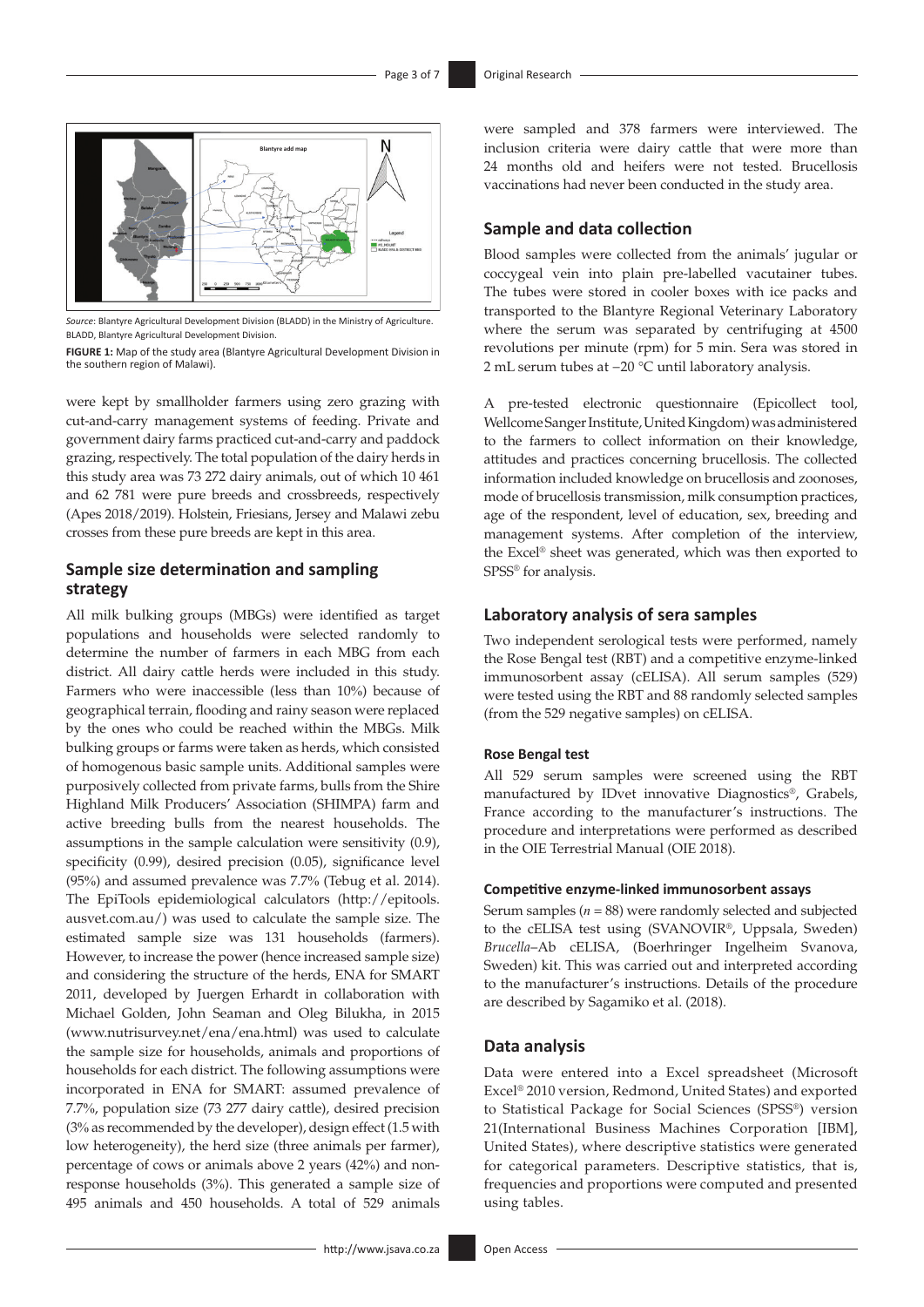#### **Ethical considerations**

Ethical clearance was sought from and granted by the Animal Health Committee under the Department of Animal Health and Livestock Development (DAHLD) in the Ministry of Agriculture and Food Security (reference number: DAHLD/AHC/01/2019). The farmers or owners gave verbal informed consent before the interview and sample collection. Participants were assured of the confidentiality and anonymity regarding the given information.

### **Results**

#### **Seroprevalence of bovine brucellosis**

The overall herd and individual animal seroprevalence for brucellosis in the study area was 0%. All 529 and 88 samples originating from 378 herds, MBGs and farms tested negative on the RBT test and cELISA, respectively.

#### **Knowledge, attitudes and practices of farmers towards brucellosis and other zoonotic diseases**

Out of the 378 dairy farmers interviewed, 94.2% (95% confidence interval [CI]: 91.8–96.5) did not know or had never heard about brucellosis (Table 2). Only 51.6% (95% CI: 46.2–56.3) had heard and knew about dairy-related zoonotic diseases such as tuberculosis (51.3%) and brucellosis (5.8%; 95% CI: 3.4–8.1). Half of the respondents (50.8%; 95% CI: 45.7–55.8) did not know that brucellosis or other zoonotic diseases could be transmitted from dairy animals to humans, whilst 118 respondents (31.2%; 95% CI: 26.5–35.8) knew that consumption of contaminated raw milk was a mode of transmission for zoonotic diseases. Meat (13.0%; 95% CI: 9.6–16.3) was ranked second from milk as a possible

| TABLE 2: Potential risk factors and practices of brucellosis in study area. |  |
|-----------------------------------------------------------------------------|--|
|-----------------------------------------------------------------------------|--|

| Variable (potential factor)                              | Level               | Sample<br>percentage (%) | $95\%$ CI      |
|----------------------------------------------------------|---------------------|--------------------------|----------------|
| Famer's level of education                               | Primary             | 68.8                     | $64.1 - 73.4$  |
|                                                          | Secondary           | 22.0                     | $17.8 - 26.1$  |
|                                                          | Tertiary            | 3.0                      | $1.2 - 4.7$    |
|                                                          | No formal Education | 6.3                      | $3.8 - 8.7$    |
| Cut-and-carry                                            | Yes                 | 99.2                     | 98.3-100.0     |
|                                                          | No                  | 0.8                      | $0.0 - 1.6$    |
| Communal grazing<br>management                           | Yes                 | 0.8                      | $0.0 - 1.6$    |
|                                                          | <b>No</b>           | 99.2                     | $98.3 - 100.0$ |
| History of abortion                                      | Yes                 | 16.9                     | $13.1 - 20.6$  |
|                                                          | No                  | 83.1                     | $79.3 - 86.8$  |
| Artificial insemination                                  | Yes                 | 25.4                     | $21.0 - 29.7$  |
|                                                          | <b>No</b>           | 74.6                     | $70.2 - 78.9$  |
| Assisting parturition without<br>protective attire       | Yes                 | 41.3                     | $36.3 - 46.2$  |
|                                                          | No                  | 58.7                     | $53.7 - 63.6$  |
| Importation of replacement<br>stock from other countries | Yes                 | 0.8                      | $0.0 - 1.6$    |
|                                                          | <b>No</b>           | 99.2                     | $98.3 - 100.0$ |
| Consumption of unboiled and                              | Yes                 | 0.8                      | $0.0 - 1.6$    |
| soured milk                                              | No                  | 99.2                     | 98.3-100.0     |
| Brucellosis knowledge                                    | Yes                 | 5.8                      | $3.4 - 8.1$    |
|                                                          | No                  | 94.2                     | $91.8 - 96.5$  |

*n* = 378.

CI, confidence interval.

mode of transmission of zoonotic diseases amongst the responses. Contact (1.6%; 95% CI: 0.3–2.8) and discharges (3.4%; 95% CI: 1.5–5.2) were the least mentioned possible modes of transmission. Most of the respondents consumed boiled milk (99.2%; 95% CI: 98.3–100.0) followed by unboiled (0.5%; 95% CI: 0.2–1.2) and soured milk (0.3%; 95% CI: 0.0–1.6).

#### **Identification of potential risk factors**

There was no associated risk factor identified in the study because the prevalence was 0%. However, some potential (known) risk factors were identified and many had a moderate to high percent (Table 2).

#### **Demographic data of participants**

More than 70.0% of the smallholder farmers had either no formal education (6.3%; 95% CI: 3.8–8.7) or attended primary school (68.8%; 95% CI: 64.1–73.4). Less than 25% of the farmers had academic qualifications higher than secondary school education (22%; 95% CI: 17.8–26.1) and certificate (1.9%) or degree above (1.1%). There were more female participants (66.4%; 95% CI: 61.6–71.1) in the study. The average herd size was three animals per household.

### **Discussion**

#### **Seroprevalence of bovine brucellosis**

The seroprevalence of brucellosis in our study area was 0.0%. It is worth noting that our results are contrary to findings by Tebug et al. (2014), who reported a seroprevalence of 7.7%, in dairy cattle herds in the northern region of Malawi. In northern Malawi, cattle are majorly sourced from Zambia and South Africa, countries which have reported bovine brucellosis (Tebug et al. 2014). Our study is consistent with findings by Bedard et al. (1993), who reported a 0.3% seroprevalence in Malawi, yet no positive cases in dairy cattle herds in the southern region of Malawi, where minimal contact amongst the crossbred dairy animals was reported. Although brucellosis could not be excluded, control programmes utilising vaccination were found to be unnecessary (Bedard et al. 1993). The unchanging results between the Bedard et al. (the study was conducted in 1986), and our study suggests that there has been no sustainable circulation of *B. abortus* between 1986 and 2020 in the region. It is important to report such results to document a favourable epidemiological situation, allowing the relevant authority of Malawi to make informed decisions regarding disease control policy in livestock. Moreover, these results are also important from the public health perspective, given that human brucellosis cases are almost always linked to the presence of *Brucella* spp. in livestock. Similarly, a study in the Mnisi community, Limpopo, South Africa, documented the absence of brucellosis in cattle, goats and dogs (Simpson et al. 2017). A notable difference between this study and ours is that vaccination was widely used in South Africa. Another study in KwaZulu-Natal, South Africa, found a varied brucellosis prevalence of between 0% and 15%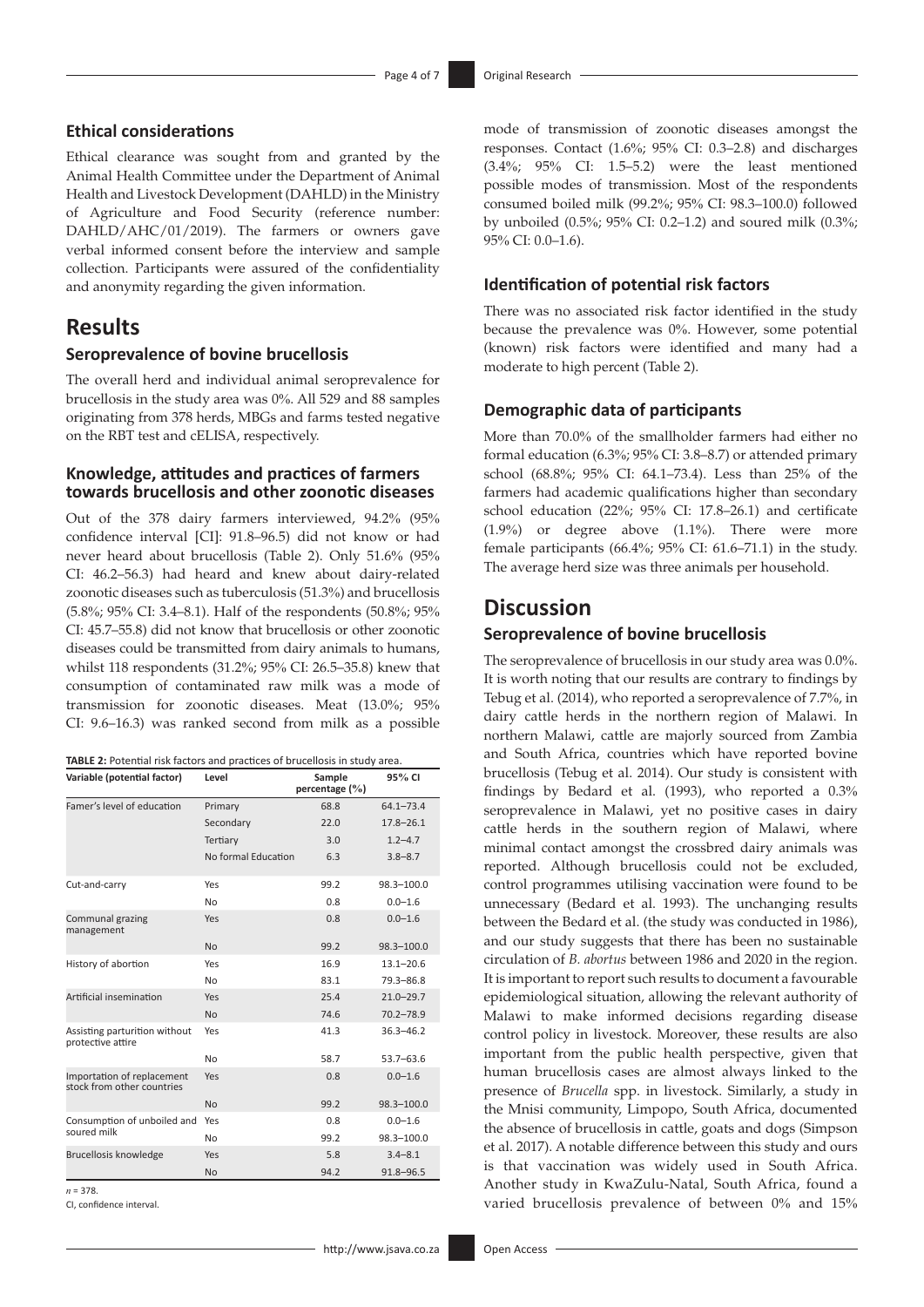(Hesterberg et al. 2008). This shows that it is possible to have absence of brucellosis in some areas and not in others within the same country. Another study in the Nyagatare District, Rwanda, reported a prevalence of more than 15%, whilst 0% was observed in Kamara in Rwanda in the same study by Ndazigaruye et al. (2018). Importantly, these studies highlight the patchy distribution of brucellosis in livestock, where the epidemiological situation may be dramatically different in neighbouring regions (Godfroid et al. 2013; Godfroid, Nielsen & Saegerman 2010). For example, in South Africa despite the favourable situation documented in the Mnisi community (borders the Kruger National Park) (Simpson et al. 2017), brucellosis in livestock (Kolo et al. 2019) and human brucellosis (Wojno et al. 2016) have been recently reported. However, it should be observed that our study was designed to estimate the seroprevalence of brucellosis, which is a preliminary step. To further document the absence of brucellosis (to confirm these findings) in the southern region of Malawi, herds have to be declared individually brucellosis-free and surveillance, including regular testing, needs to be implemented. Such strategy will rely on the collaboration of farmers, the quality of the veterinary services and the availability of diagnostic capacity.

In our study the herd size was small (the mean herd size was three animals per owner or household). Large herd sizes (Terefe et al. 2017) in many studies were observed to be a significant risk factor for *Brucella* infections (Lindahl et al. 2014). Thus, small and confined herds in the region could be amongst the epidemiological factors accounting for the observed 0% seropositivity in addition to safe replacement stock sources from low-risk areas, which were illustrated to be protective factors in other studies (Cárdenas et al. 2019). The main source of breeding stock to smallholder farmers in this study was within the MBGs and ADD (> 97.1%). The findings have shown that amongst all the smallholder farmers interviewed, no farmer imported a dairy animal directly from the *Brucella* high-risk areas or countries except the projects from NGOs in which the recommended protocol of *Brucella* screening was carried out before the importation of the breeding stock. The recommended protocol consisted of *Brucella* screening and quarantine of candidate animals intended for purchase. The herd management structure and source of replacement stock have a high impact on the occurrence of brucellosis because the source of breeding stock or the replacement of animals from farms not certified as brucellosis-free is one of the significant risk factors in the *Brucella* animal transmission cycle (Cárdenas et al. 2019).

#### **Knowledge, attitudes and practices of farmers towards brucellosis and other zoonotic diseases**

Education, training and information are the key to ensure that animal owners and people who have contact with animals, do not get infected with zoonotic diseases (Du Preez & Du Preez 2018). The study found that there was poor knowledge on brucellosis amongst farmers. This is in line with previous findings in northern Malawi by Tebug et al. (2014) and other parts of Africa and Asia (Ran et al. 2019).

In Tanzania, low knowledge, perception and practices towards brucellosis prevention were reported (Ntirandekura et al. 2018). Another study carried out in Nile Delta, Egypt (Abd El-Wahab et al. 2019) showed that more than two-thirds (67.4%) of the participants had not heard about brucellosis and in Rwanda 57.5% were unaware of brucellosis (Ndazigaruye et al. 2018). In contrast to our findings, some studies on brucellosis knowledge reported a 100.0% awareness in Jordan (Musallam, Abo-Shehada & Guitian 2015) whilst 99.3% of the respondents had heard about brucellosis in Uganda (Kansiime et al. 2015). A high percent of knowledge level (79.0%) in Kenya (Obonyo & Gufu 2015) and 60.0% in South Africa (Cloete et al. 2019).

In this study, 41.0% (95% CI: 36.3–46.2) of respondents assisted in parturition of livestock without protective attire. A study performed by Musallam et al. (2015) in Jordan, showed that assisting in animal parturition was one of the risk practices (62.0%) associated with brucellosis. Obonyo and Gufu (2015) in Kenya indicated that 76.0% of participants assisted an animal during the calving. The reported frequencies in both studies were higher than that reported in this study and were above 60.0%. Contrary to these findings, another study by Cloete in South Africa (Cloete et al. 2019) showed a lower percentage (21.7%) than these results, on household members who assisted in parturition. This lower percentage in our study might be because of the role played by farmer artificial inseminators who took a leading role in assisting parturition instead of farmers themselves. In the BLADD region, trained technicians in artificial insemination are available and assist farmers with pregnancy diagnosis and sometimes the management of dystocia. These are trained by different organisations such as Shire Highlands Milk Producers' Association (SHIMPA), World Vision international and Department of Animal Health and Livestock Development (DAHLD).

The study has found that most of the farmers consumed boiled milk. This is contrary to a study conducted in Kenya which recorded 96% raw milk consumption in a year (Obonyo & Gufu 2015). In another study conducted in Nile Delta, Egypt, drinking raw fresh milk was an uncommon practice owing to the awareness of associated hazards (Abd El-Wahab et al. 2019). In this present study, the socialcultural practice was the main reason for low or no raw milk consumption. Furthermore, the majority of smallholder farmers in the study area used a bull or natural service for breeding, a finding that is similar to that of Ndazigaruye et al. (2018), who observed that most of the farmers used natural service. In the presence of brucellosis seropositivity, sharing of bulls between herds is one of the most risky practices (Ndazigaruye et al. 2018). The high cost, lack of access and need for repeat inseminations were the main reasons reported by the farmers for preference of use of natural service to artifical insemination.

Despite the absence of brucellosis in the dairy herds in southern Malawi, sustained surveillance is required to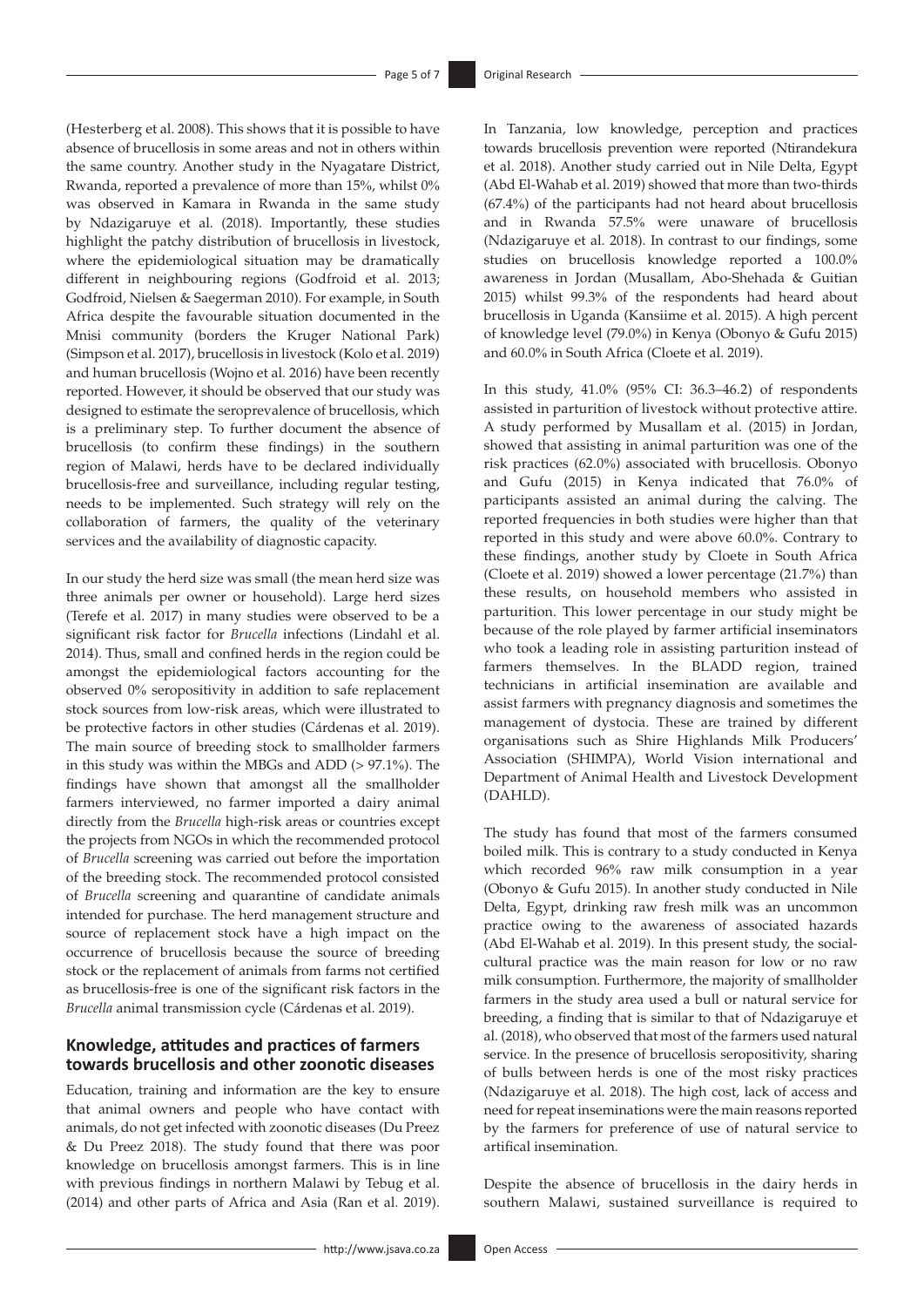maintain this favourable situation. This brucellosis status can dramatically change if *B. abortus* infects dairy herds in the southern region of Malawi in the future. Indeed, the dairy cattle herds in the southern region of Malawi could be immunologically naive towards *Brucella* infection. Should *B. abortus* infect such a naive population, acute brucellosis would be seen in pregnant animals (heifers and cows, regardless of the previous number of calvings). Animal health and production and human health would be compromised and the livelihood of communities would be dramatically affected.

#### **Study limitations**

The study was limited to dairy herds in the southern region, especially BLADD. For this reason, the results from the study cannot be generalised to the northern and central regions of Malawi and beef cattle herds in the same study area because of differences in management and geographical risk factors. Sampling milk from the MBGs would also be the better approach in estimating the *Brucella* herd prevalence in the region and this was not performed because of some resource limitations.

# **Conclusion**

We could not detect anti-*Brucella* antibodies in cattle in the study area and this could indicate very low prevalence levels or an absences of brucellosis in the dairy cattle herds of the southern region of Malawi. There was poor knowledge on this zoonotic disease and other zoonoses and high-risk practices were identified in the region. In the near future, brucellosis tests would have to be performed on the dairy cattle of the southern region of Malawi again to confirm whether the region is truly free of brucellosis. It is recommended that surveillance and monitoring of brucellosis is carried out consistently. In addition, increasing public health awareness and supporting measures to prevent the introduction of brucellosis in dairy cattle herds needs to be strengthened. Furthermore, serological, bacteriological and molecular studies should be carried out nation-wide (in beef and dairy cattle, wildlife, small livestock and humans) to understand the epidemiology of brucellosis in Malawi.

## **Acknowledgements**

The authors are are grateful to the African Centre of Excellence for Infectious Disease of Humans and Animals (ACEIDHA), in the School of Veterinary Medicine at the University of Zambia for the financial support. Smallholder dairy farmers and farms in the Blantyre Agricultural Development Division (BLADD) area are acknowledged for participation in this study. The administrative assistance from the office of Director and Deputy Directors of the Department of Animal Health and Livestock Development (DAHLD), technical assistance from assistant veterinary officers in BLADD, technical staff and veterinarians from Central Veterinary Laboratory (CVL) are wonderfully appreciated for the support.

#### **Competing interests**

The authors declare that they have no conflict of interest and have no financial or personal relationships that may have inappropriately influenced the quality of this article.

#### **Authors' contributions**

J.P.K. and J.B.M. were involved in study design and conceptualisation. Data collection, laboratory work and preparations of the manuscript were performed by J.P.K. The manuscript was revised and reviewed by J.B.M., R.L.M., J.G., M.S. and B.M.H., R.L.M., M.S. and J.G. critically revised and edited the manuscript. Data analysis was carried out by J.P.K. and J.B.M. J.B.M., J.G. and R.L.M. were involved in extensive editing and drafting of the manuscript. J.B.M., J.G. and B.M.H. conducted the supervisory role. All authors read and approved the final manuscript.

#### **Funding information**

The research was funded by the African Centre of Excellence for Infectious Disease of Humans and Animals (ACEIDHA) project (grant number P151847) funded by the World Bank at School of Veterinary Medicine in the University of Zambia.

#### **Data availability**

The authors confirm that the data supporting the findings of this study are available from the corresponding author, J.P.K., on request.

#### **Disclaimer**

The views expressed in this article are of authors and not an official position of the institutions or funder.

### **References**

- Abd El-Wahab, E.W., Hegazy, Y., El-Tras, W.F., Mikeal, A., Kapaby, A.F., Abdelfatah, M.<br>et al., 2019, 'Knowledge, attitudes and practices (KAPs) and risk factors of<br>brucellosis at the human-animal interface in the Nile Del <https://doi.org/10.1101/607655>
- Apes, 2018/2019, *Agricultural production estimates,* Ministry of Agriculture and Food security, DAHLD, Lilongwe.
- Asakura, S., Makingi, G., Kazwala, R. & Makita, K., 2018, 'Brucellosis risk in urban and agro-pastoral areas in Tanzania', *EcoHealth* 15, 41–51*.* [https://doi.org/10.1007/](https://doi.org/10.1007/s10393-017-1308-z) [s10393-017-1308-z](https://doi.org/10.1007/s10393-017-1308-z)
- Bedard, B.G., Martin, S.W. & Chinombo, D., 1993, 'A prevalence study of bovine tuberculosis and brucellosis in Malawi', *Preventive Veterinary Medicine* 16(3), 193–205. [https://doi.org/10.1016/0167-5877\(93\)90066-3](https://doi.org/10.1016/0167-5877(93)90066-3)
- Cárdenas, L., Peña, L., Melo, C. & Casal, J., 2019, 'Risk factors for new bovine brucellosisinfections in Colombian herds', *BMC Veterinary Research* 15, 81. <https://doi.org/10.1186/s12917-019-1825-9>
- Chimana, H.M., Muma, J.B., Samui, K.L., Hangombe, B.M., Munyeme, M., Matope, G. et al., 2014, 'A comparative study of the seroprevalence of brucellosis in commercial and small-scale mixed dairy-beef cattle enterprises of Lusaka province and Chibombo district, Zambia', *Tropical Animal Health and Production,* 42, 1541–1545.<https://doi.org/10.1007/s11250-010-9604-4>
- Chota, A.C., Magwisha, H.B., Stella, B., Bunuma, E.K., Shirima, G.S., Mugambi, G.M. et al., 2016, 'Prevalence of brucellosis in livestock and incidences in humans in East Africa', *African Crop Science Journal* 24(S1), 45–55. [https://doi.org/10.4314/](https://doi.org/10.4314/acsj.v24i1.5S) [acsj.v24i1.5S](https://doi.org/10.4314/acsj.v24i1.5S)
- Cloete, A., Gerstenberg, C., Mayet, N. & Tempia, S., 2019, 'Brucellosis knowledge, attitudes and practices of a South African communal cattle keeper group, Onderstepoort Journal Communal cattle keeper group, Onderstepoort
- Corbel, M.J., 2006, 'Brucellosis in humans and animals', *American Journal of Public Health and the Nations Health* 30(3), 299–300. [https://doi.org/10.2105/](https://doi.org/10.2105/AJPH.30.3.299) [AJPH.30.3.299](https://doi.org/10.2105/AJPH.30.3.299)